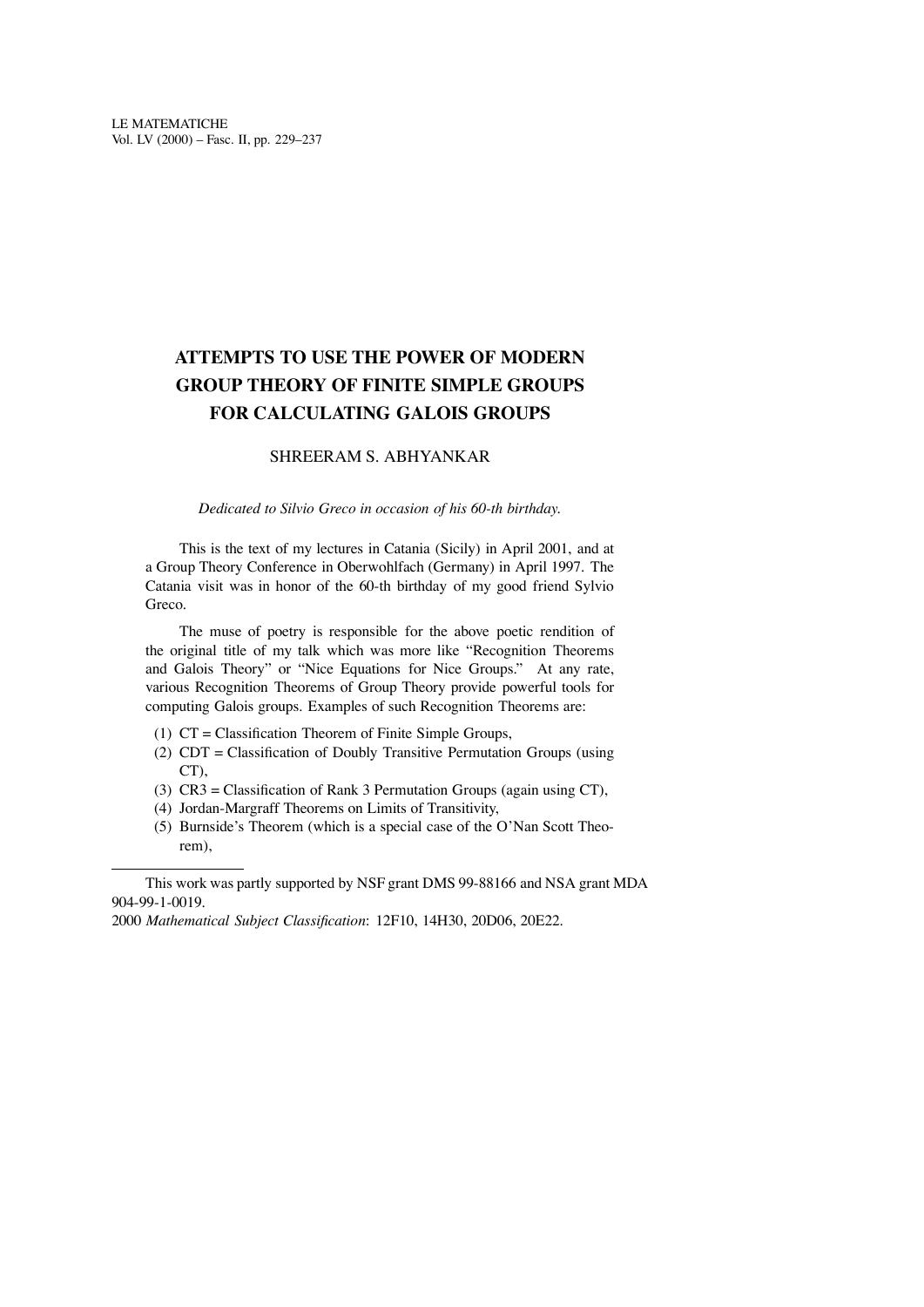- (6) Zassenhaus-Feit-Suzuki Theorem,
- (7) Kantor's Rank 3 Theorem (using Buekenhout-Shult's Polar Space Theorem),
- (8) Cameron-Kantor's Theorems on Transitive Collineation Groups, and
- (9) Liebeck's Orbit Size Theorems (which uses CT).

I shall illustrate how these Recognition Theorems can be used for discovering nice equations whose expected Galois groups are various preassigned nice groups and then for establishing that their Galois groups indeed have the desired values.

**History.** In my 1957 paper [1], as a bi-product of my Ph. D. Thesis work on resolution of singularities, I discovered that, unlike characteristic zero, in nonzero characteristic  $p$ , the affine line is not simply connected, and as examples of this I wrote down the following two families of polynomials

$$
Y^{n} + 1 + \sum_{1=1}^{r} a_{i} Y^{n_{i}} \quad \text{and} \quad Y^{n} + Y + \sum_{1=1}^{r} a_{i} Y^{n_{i}}
$$

where  $a_1, \ldots, a_r$  are polynomials in an indeterminate X, and may be parameters *T*, *S*, ..., with coefficients in a ground field *k* of characteristic *p*, and  $n > n_1$  $\ldots$  >  $n_r \geq 0$  are integers such that their differences  $n - n_1, \ldots, n - n_r$  are divisible by  $p$ , and in the first case  $n$  is nondivisible by  $p$  whereas in the second case *n* is divisible by *p*; note that in both the cases the *Y* -discriminant of the polynomial is 1. As a special case of the first family. I considered the trinomial

$$
Y^{p+t} + XY^t + 1
$$

where  $t > 0$  is prime to p, and suggested that its Galois group over  $k(X)$ , as well as the Galois groups of various other members of the two families over  $k(X)$  or  $k(X, T, \ldots)$ , be computed. By an indirect argument concerning this trinomial I showed that as subquotients of the algebraic fundamental group  $\pi_A(L_k)$  of the affine line  $L_k$  over k we get all finite groups, and this led me to the conjecture that if *k* is algebraically closed then  $\pi_A(L_k)$  consists of all quasi-*p* groups, i.e., finite groups generated by their *p*-Sylow subgroups. Here  $\pi_A(L_k)$  is defined to be the set of all Galois groups of finite unramified Galois coverings of  $L_k$ , and by subquotients of  $\pi_A(L_k)$  we mean quotient groups of subgroups of members of  $\pi_A(L_k)$ . Note that every finite simple group whose order is divisible by *p* is automatically quasi- *p*.

At the instigation of Serre, after a gap of thirty years, in 1988, I returned to the calculation of these Galois groups and, following his advice, started learning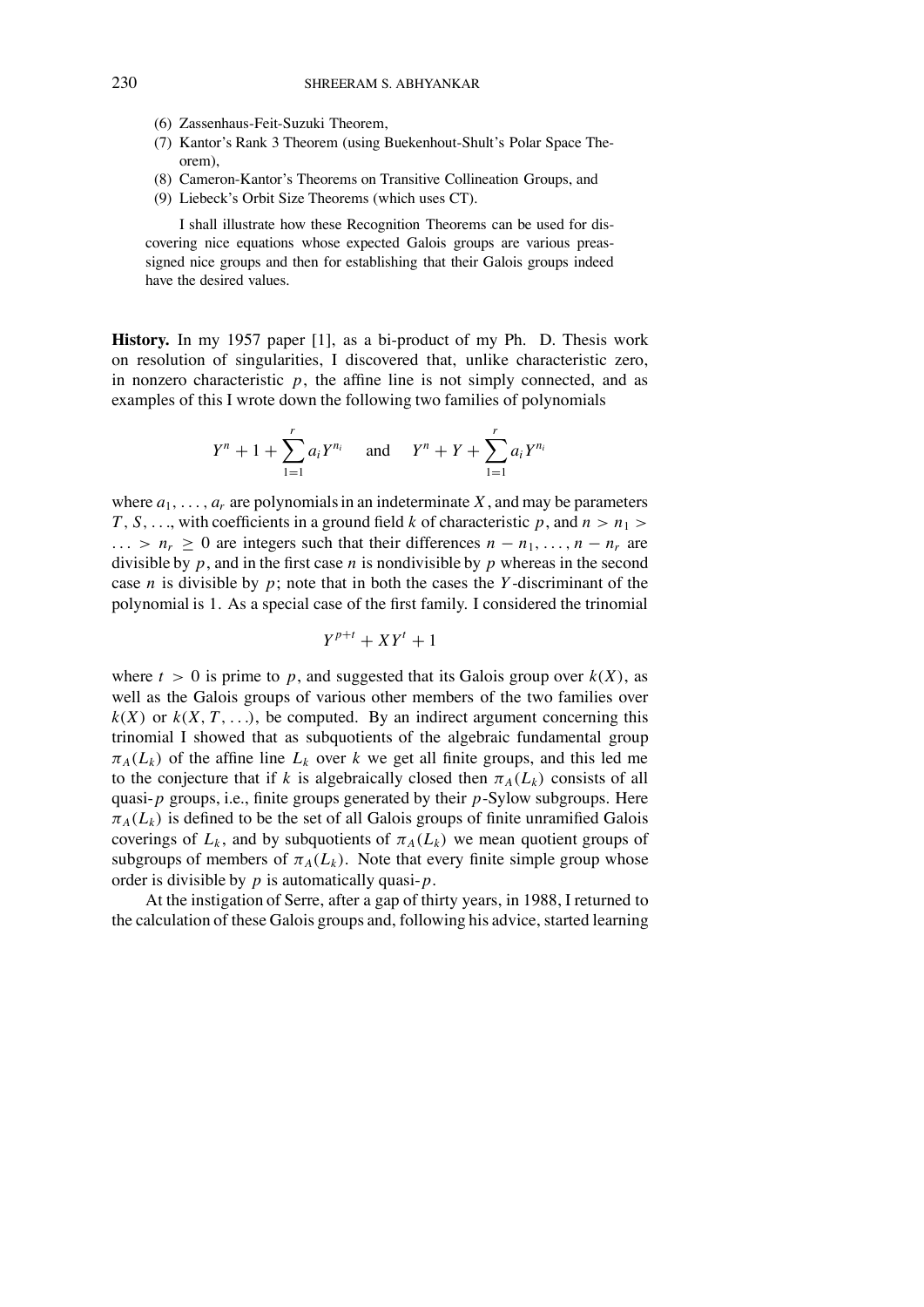group theory for that purpose. Actually, as a college student in Bombay, I was fond of group theory, and wrote to Philip Hall for advice on how to go about solving the odd order problem which I had read in Birkhoff-Maclane's Survey of Modern Algebra. At Hall's suggestion, I was busily reading the papers B. H. and Hanna Neumann, and Reinhold Baer. Then coming to Harvard as a graduate student, I fell under the spell of Oscar Zariski and forgot all about group theory. But when the question of retraining in group theory arose, fortunately I remembered that as a graduate student I was quite friendly with Danny Gorenstein, whom I took to Cornell when I became an assistant professor, and that is how Danny became a group theorist, as I was delayed by a car accident and he was caught by Herstein. At Cornell, I became quite chummy with fellow assistant professor Walter Feit who later on, in collaboration with John Thompson, solved the odd order problem. At any rate, in March 1989, I spent a week with Walter and a week with Danny learning modern group theory. But soon they advised me consult specialists in transitivity like Bill Kantor and Peter Cameron. I was amused to realize that Bill Kantor was a student of Peter Dembowski who was a student of Reinhold Baer, and Peter Cameron was a student of Peter Neumann who is a son of Bernard and Hanna Neumann. What a small world! Perhaps I should add that at Harvard I had taken a course with Richard Brauer who was a friend of Oscar Zariski. I could also mention that in Bombay I studied some group theory with F. W. Levi who was a friend of my father and returned to the Free University of Berlin in 1956. My father S. K. Abhyankar, who was a professor of mathematics in Gwalior, taught me basic mathematics from ancient Sanskrit books, and introduced me to Burnside-Panton's Theory of Equations where I first learnt group theory. This was William Snow Burnside, and not the group theorist William Burnside.

**Trinomials.** As a result of this retraining in group theory, as reported in my 1992 paper [2], by using CDT, I showed that if *k* is algebraically closed and  $t > 1$  with  $(p, t) \neq (7, 2)$  then the Galois group of the above trinomial

$$
Y^{p+t} + XY^t + 1
$$

is the alternating group  $A_{p+t}$ ; in case of  $(p, t) = (7, 2)$ , by using hyperelliptic curves, I showed that it is  $PSL(2, 8)$ ; finally, in case of  $t = 1$ , by using the Zassenhaus-Feit-Suzuki Theorem, I showed that it is PSL(2, *p*). For CDT, which gives a complete list of doubly transitive permutation groups, see Cameron [14] or Kantor [18]. For the Zassenhaus-Feit-Suzuki Theorem, which given a complete list of doubly transitive groups in which only the identity fixes three points, see Volume III of Huppert-Blackburn [16]; indeed, for a while in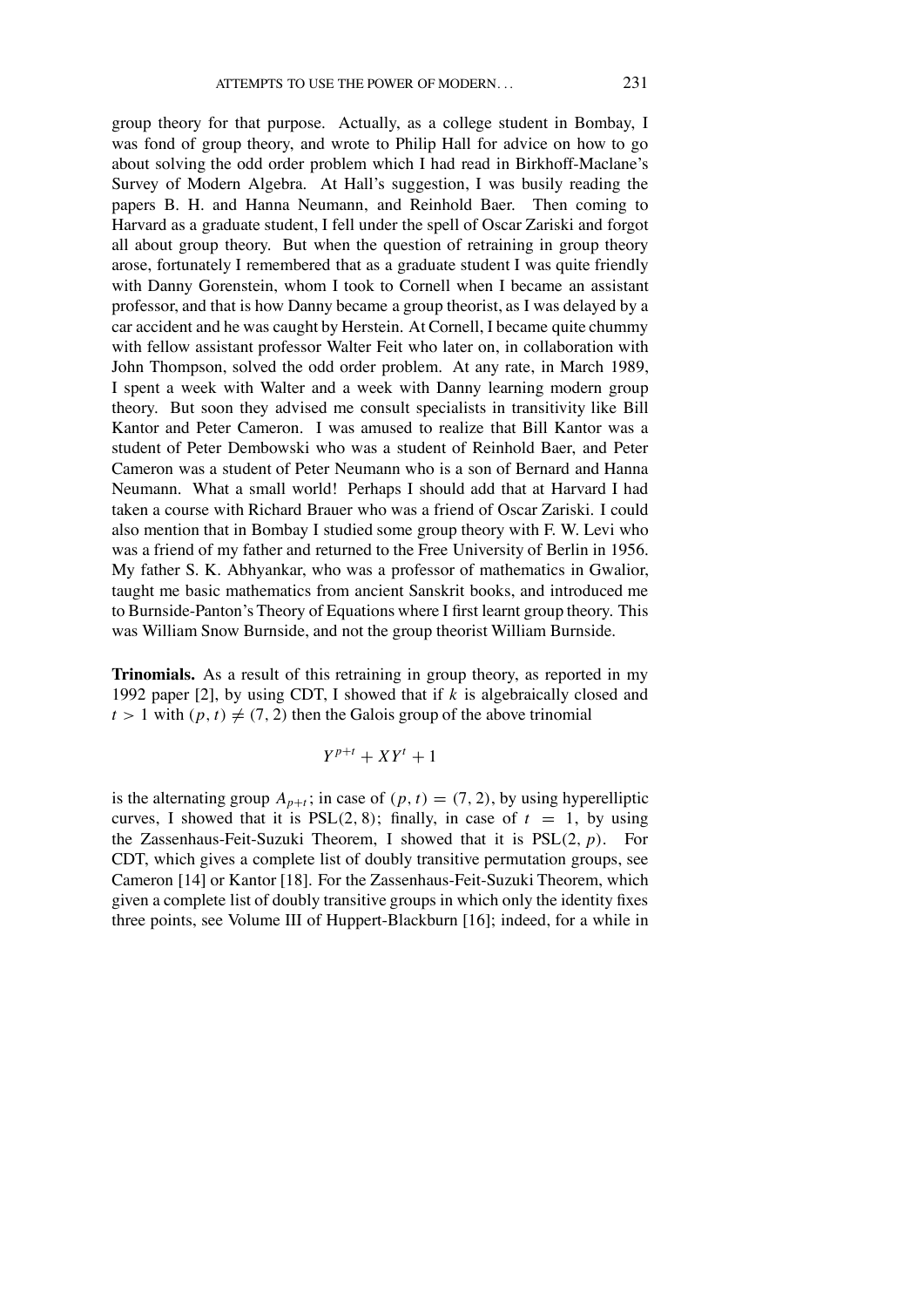my travels I carried the three huge volumes of Huppert-Blckburn [16] together with the two big volumes of Suzuki [21], until I became wiser and replaced them with the compact books of Aschbacher [12] and Kleidman-Liebeck [19]. A little later, for *t* > 2, I could replace CDT by Jordan-Margraff Theorems on limits of transitivity which say that if a primitive permutation group is such and such then it must be either the alternating group  $A_n$  or the symmetric group  $S_n$ . However, from the  $t = 2$  case, that is in showing that the Galois group of  $Y^{p+2} + XY^2 + 1$  (with  $2 \neq p \neq 7$ ) is  $A_{p+2}$ , I have been unable to remove the use of CDT and hence of CT.

Let me note that a small part of the trinomial story, which can be settled by using Burnside's Theorem, turned out to be sufficient to settle the two variable case of Hilbert's 13th problem by giving an example of an algebraic function of two variables which cannot be expressed as a composition of algebraic functions of one variable; see my paper [9] in the Proceedings of the 1995 Franco-Belgian Conference. The said Theorem of Burnside, which has now been generalized into the O'Nan-Scott Theorem, says that a doubly transitive group has a unique minimal normal subgroup, which is either elementary abelian or simple according as whether it is regular or not.

In studying Volume III of Huppert-Blackburn [16], I learnt enough about the Mathieu groups to prove that (as reported in [4] and [5] and partly in collaboration with Popp, Seiler and Yie), assuming *k* to be algebraically closed and computing Galois groups over  $k(X)$ , for  $p = 3$  the Galois group of  $Y^{11} + XY^2 + 1$  is  $M_{11}$  and it is isomorphic with the Galois group of  $Y^{12} + Y + X$ verifying the fact that  $M_{11}$  has a permutation representation of degree 12, and for  $p = 2$  the Galois groups of  $Y^{23} + XY^3 + 1$  and  $Y^{24} + Y^4 + Y + X$  are  $M_{23}$ and *M*<sup>24</sup> respectively, with similar explicit polynomials having Galois groups  $M_{22}$ ,  $M_{12}$  and  $Aut(M_{12})$  in case of  $p = 2$ .

Turning to the  $t = 1$  case of the above trinomial, i.e., to the trinomial  $Y^{p+1} + XY + 1$ , the proof using the Zassenhaus-Feit-Suzuki Theorem actually showed that the for any power  $q = p^u > 1$  of p, the Galois group of  $Y^{q+1} + XY + 1$  over  $k(X)$  with *k* algebraically closed is PSL(2, *q*). It took me almost four years to write  $Y^{1+q} + XY + 1$  in place of  $Y^{q+1} + XY + 1$  which suggested the generalization to the trinomial

$$
F^* = F^*(Y) = Y^{(m-1)} + XY + (-1)^{(m-1)}
$$

where we are using the abbreviation

$$
\langle i \rangle = 1 + q + q^2 + \ldots + q^i.
$$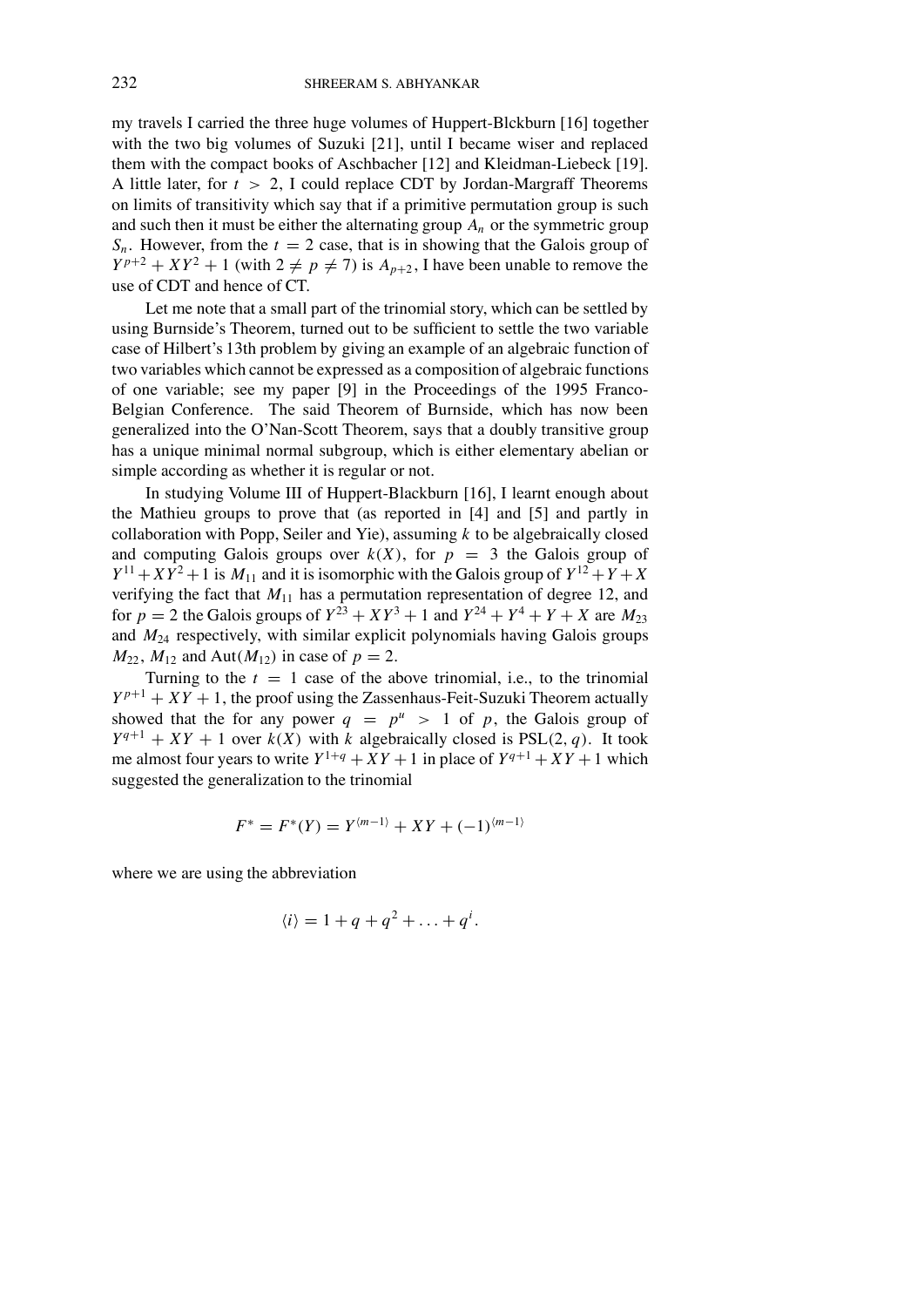By replacing Zassenhaus-Feit-Suzuki by Cameron-Kantor's [15] Theorem I on transitive collineation groups, in [3] I showed that

Gal (
$$
F^*
$$
,  $k(X)$ ) = PSL (*m*, *q*)

i.e., the Galois group of  $F^*$  over  $k(X)$  is  $PSL(m, q)$ , also for  $m > 2$ . In [3] I also showed that if we take the *X* from the coef�cient of *Y* and make it the constant term then the Galois group changes from  $PSL(m, q)$  to  $PGL(m, q)$ , i.e.,

$$
Gal(F^{**}, k(X)) = PGL(m, q)
$$

where

$$
F^{**} = F^{**}(Y) = Y^{(m-1)} + Y + X.
$$

By passing to the vectorial associates of the projective polynomials  $F^*$  and  $F^{**}$ , i.e., to the polynomials

$$
\widehat{\Phi}^* = \widehat{\Phi}^*(Y) = YF^*(Y^{q-1}) = Y^{q^m} + XY^q + (-1)^{\langle m-1 \rangle}Y
$$

and

$$
\widehat{\Phi}^{**} = \widehat{\Phi}^{**}(Y) = YF^{**}(Y^{q-1}) = Y^{q^m} + Y^q + XY
$$

we get

$$
\text{Gal}(\widehat{\Phi}^*, k(X)) = \text{SL}(m, q) \quad \text{and} \quad \text{Gal}(\widehat{\Phi}^{**}, k(X)) = \text{GL}(m, q).
$$

Thus the Galois groups of  $\widehat{\Phi}^*$  and  $\widehat{\Phi}^{**}$  act on an *m* dimensioanl vector space over GF(*q*), whereas the Galois groups of *F*<sup>∗</sup> and *F*∗∗ act on the corresponding *m* − 1 dimensional projective space over GF(*q*), and this is why we call  $\widehat{\Phi}^*$ and  $\widehat{\Phi}^{**}$  the vectorial associates of the projective polynomials  $F^*$  and  $F^{**}$ . Actually, this calculation of the Galois groups of  $F^*$ ,  $F^{**}$ ,  $\widehat{\Phi}^*$  and  $\widehat{\Phi}^{**}$ , remains valid if instead of assuming *k* to be algebraically closed we only assume that  $GF(q) \subset k$ . Moreover, without any assumption on k, upon letting  $\delta$  be the unique divisor of *u* such that

$$
Gal(Y^q - Y, k) = Z_{\delta}
$$

where  $Z_{\delta}$  is the cyclic group of order  $\delta$ , it can be shown that

$$
\text{Gal}(F^{**}, k(X)) = \text{P} \Gamma L_{\delta}(m, q) \quad \text{and} \quad \text{Gal}(\widehat{\Phi}^{**}, k(X)) = \Gamma L_{\delta}(m, q)
$$

where  $\Gamma L_{\delta}(m, q)$  is the unique group between  $GL(m, q)$  and  $\Gamma L(m, q)$  such that  $\Gamma L_{\delta}(m, q)/GL(m, q) = Z_{\delta}$  and  $\text{P}\Gamma L_{\delta}(m, q)$  is the image of  $\Gamma L_{\delta}(m, q)$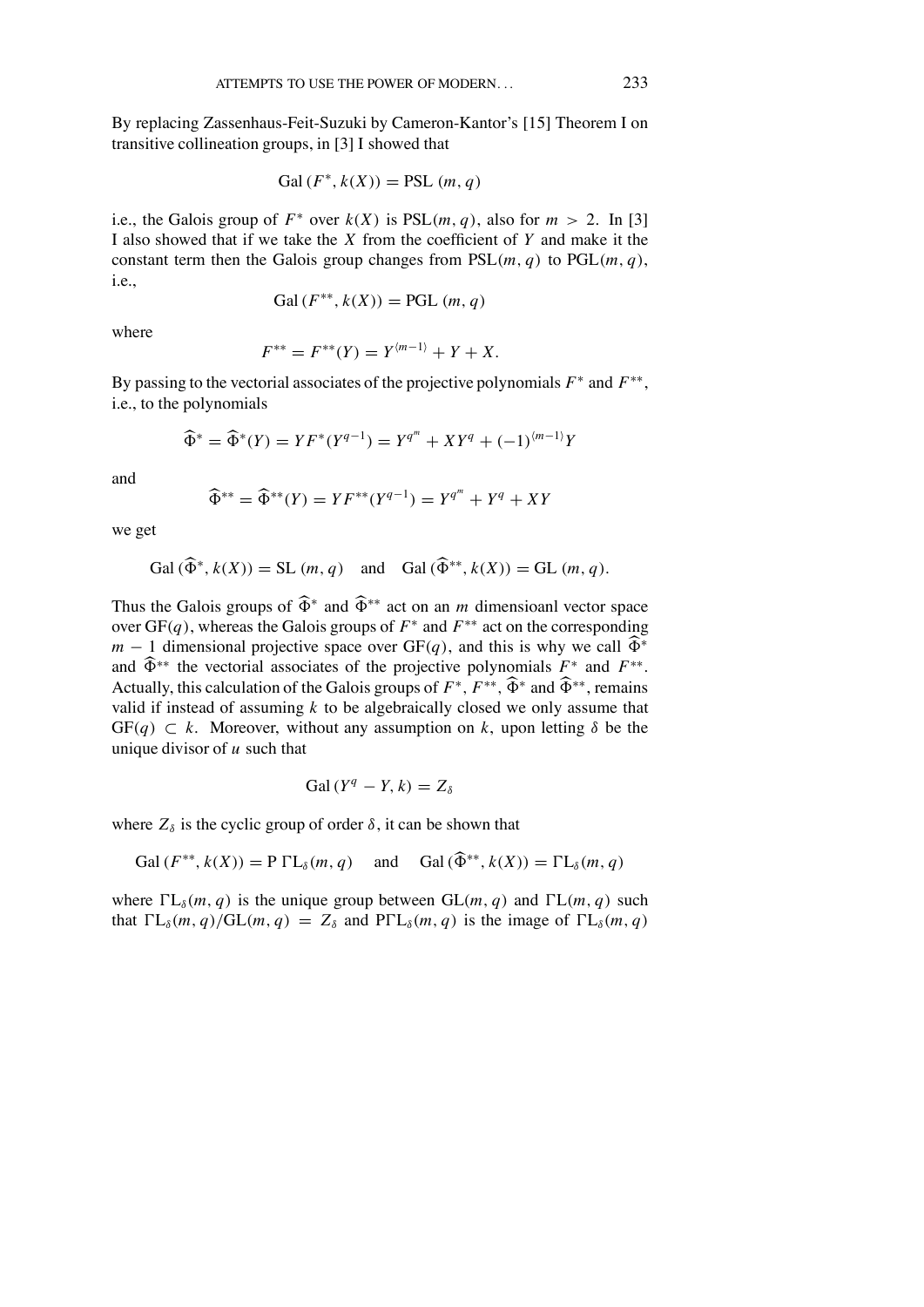under the canonical epimorphism  $\Gamma L(m, q) \rightarrow \text{P}\Gamma L(m, q)$ , and it can also be shown that

$$
\text{Gal}(F^*, k(X)) \in \text{P}\Gamma\text{SL}_{\delta}(m, q) \quad \text{and} \quad \text{Gal}(\widehat{\Phi}^*, k(X)) \in \Gamma\text{SL}_{\delta}(m, q).
$$

where by  $\Gamma SL_{\delta}(m, q)$  we denote the set of all groups *I* between  $SL(m, q)$  and  $\Gamma L_{\delta}(m, q)$  such that  $I \cap GL(m, q) = SL(m, q) \triangleleft I$  with  $I/SL(m, q) = Z_{\delta}$ , and by  $P\Gamma SL_{\delta}(m, q)$  we denote the set of images of all the members of  $\Gamma SL_{\delta}(m, q)$ under the canonical epimorphism  $\Gamma L(m, q) \rightarrow \text{P}\Gamma L(m, q)$ ; it can be shown that  $\Gamma SL_{\delta}(m, q)$  is a nonempty family which is a complete set of conjugate subgroups of  $\Gamma L(m, q)$  and every *I* in  $\Gamma SL_{\delta}(m, q)$  is a split extension of  $SL(m, q)$  such that  $\Gamma L_{\delta}(m, q)$  is generated by  $GL(m, q)$  and *I*. Finally, for every divisor *d* of  $q-1$ , upon letting  $F^{*(d)}$  and  $\widehat{\Phi}^{*(d)}$  be obtained by substituting  $(-1)^{(m-1)}X^d$  for *X* in  $F^{**}$  and  $\widehat{\Phi}^{**}$  respectively, i.e., upon letting

$$
F^{*(d)} = F^{*(d)}(Y) = Y^{(m-1)} + Y + (-1)^{(m-1)} X^d
$$

and

$$
\widehat{\Phi}^{*(d)} = \widehat{\Phi}^{*(d)}(Y) = Y^{q^m} + Y^q + (-1)^{\langle m-1 \rangle} X^d Y
$$

it can be shown that if  $GF(q) \subset k$  then

$$
Gal(F^{*(d)}, k(X)) = PGL^{(d)}(m, q) \quad \text{and} \quad Gal(\widehat{\Phi}^{*(d)}, k(X)) = GL^{(d)}(m, q)
$$

where  $GL^{(d)}(m, q)$  is the unique group between  $SL(m, q)$  and  $GL(m, q)$  such that  $GL(m, q)/GL^{(d)}(m, q) = Z_d$  and where  $PGL^{(d)}(m, q)$  is the image of  $GL^{(d)}(m, q)$  under the canonical epimorphism  $GL(m, q) \rightarrow PGL(m, q)$ . Moreover, without any assumption on *k* it can be shown that

$$
\text{Gal}(F^{*(d)}, k(X)) \in \text{P}\Gamma\text{L}_{\delta}^{(d)}(m, q) \quad \text{ and } \quad \text{Gal}(\widehat{\Phi}^{*(d)}, k(X)) \in \Gamma\text{L}_{\delta}^{(d)}(m, q)
$$

where by  $\Gamma L_{\delta}^{(d)}(m, q)$  we denote the set of all groups *J* between  $SL(m, q)$  and  $\Gamma L_{\delta}(m, q)$  such that  $J \cap GL(m, q) = GL^{(d)}(m, q) \triangleleft J$  with  $J/GL^{(d)}(m, q) = Z_{\delta}$ and such that  $I \leq J$  for some  $I \in \Gamma SL_{\delta}^{(d)}(m, q)$ , and by  $P\Gamma L_{\delta}^{(d)}(m, q)$  we denote the set of images of all the members of  $\Gamma L_{\delta}^{(d)}(m, q)$  under the canonical epimorphism  $\Gamma L(m, q) \to \text{P}\Gamma L(m, q)$ ; again it can be shown that  $\Gamma L_{\delta}^{(d)}(m, q)$ is a nonempty family which is a complete set of conjugate subgroups of  $\Gamma L(m, q)$  such that every *J* in  $\Gamma L_{\delta}^{(d)}(m, q)$  is a split extension of GL<sup>(d)</sup>(m, q) and together with  $GL(m, q)$  generates  $\Gamma L_{\delta}(m, q)$ .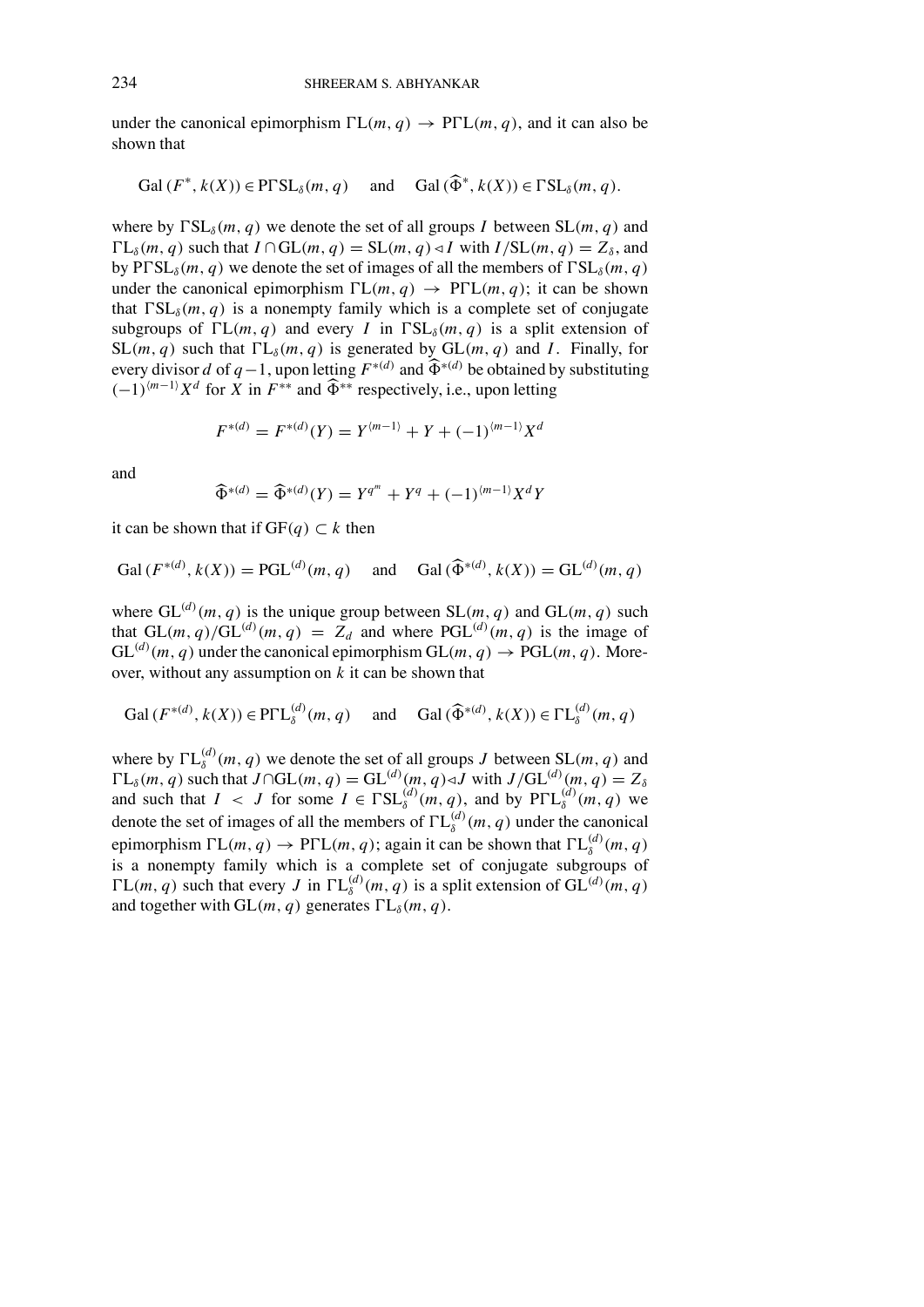**Quintinomials and Sextinomials.** Changing *m* to 2*m* and adding two terms to the trinomial  $f^*$  we get the quintinomial

$$
F = F(Y) = Y^{(2m-1)} + T^{q} Y^{(m)} + XY^{(m-1)} + T Y^{(m-2)} + 1
$$

and its vectorial associate

$$
\widehat{\Phi} = \widehat{\Phi}(Y) = YF(Y^{q-1}) = Y^{q^{2m}} + T^q Y^{q^{m+1}} + XY^{q^m} + TY^{q^{m-1}} + Y
$$

and in [7], by using Kantor's Rank 3 Theorem [17], I showed that if  $GF(q) \subset k$ then

$$
Gal(F, k(X, T)) = PSp(2m, q) \quad \text{and} \quad Gal(\widehat{\Phi}, k(X, T)) = Sp(2m, q).
$$

The said Rank 3 Theorem of Kantor asserts that if the subdegrees of a Rank 3 permutation group coincide with the subdegrees of a classical geometry (symplectic or unitary or orthogonal) then it is a group of automorphisms of such a geometry. Kantor deduces this from the Buekenhout-Shult characterization of polar geometries which in turn is based on the work of Tits [22] on spherical buildings. Actually in [7] I gave the above values of the Galois groups of *F* and of  $\Phi$  only under the stronger assumption of  $k$  being algebraically closed. That the weaker assumption  $GF(q) \subset k$  is sufficient was later proved in my joint papers [10] and [11] with Paul Loomis where we also considered the deformations of  $F$  and  $\widehat{\Phi}$  given by

$$
F^{\sharp} = F^{\sharp}(Y) = Y^{(2m-1)} + T^{q}Y^{(m)} + XY^{(m-1)} + S^{q^{m-1}}TY^{(m-2)} + S^{(m-1)}
$$

and

$$
\widehat{\Phi}^{\sharp} = \widehat{\Phi}^{\sharp}(Y) = YF(Y^{q-1}) = Y^{q^{2m}} + T^q Y^{q^{m+1}} + XY^{q^m} + S^{q^{m-1}} T Y^{q^{m-1}} + S^{(m-1)} Y
$$

and showed that if  $GF(q) \subset k$  then

$$
Gal(F^{\sharp}, k(X, T, S)) = PGSp(2m, q)
$$

and

$$
Gal\left(\widehat{\Phi}^{\sharp}, k(X, T, S)\right) = GSp(2m, q).
$$

By adding yet another term we get the sextinomials

$$
F^{-} = F^{-}(Y) = Y^{(2m-1)} + T^{q^{2}}Y^{(m+1)} + X^{q}Y^{(m)} - XY^{(m-2)} - TY^{(m-3)} - 1
$$

and

$$
\Phi^- = \Phi^-(Y) = Y^{q^{2m}} + T^{q^2}Y^{q^{m+2}} + X^qY^{q^{m+1}} - XY^{q^{m-1}} - TY^{q^{m-2}} - Y
$$

and in [8], again by using Kantor's Rank 3 Theorem [17], I showed that if  $k$  is algebraically closed then

$$
\operatorname{Gal}\left(F^-, k(X, T)\right) = \operatorname{P}\Omega^-(2m, q) \quad \text{and} \quad \operatorname{Gal}\left(\widehat{\Phi}^-, k(X, T)\right) = \Omega^-(2m, q).
$$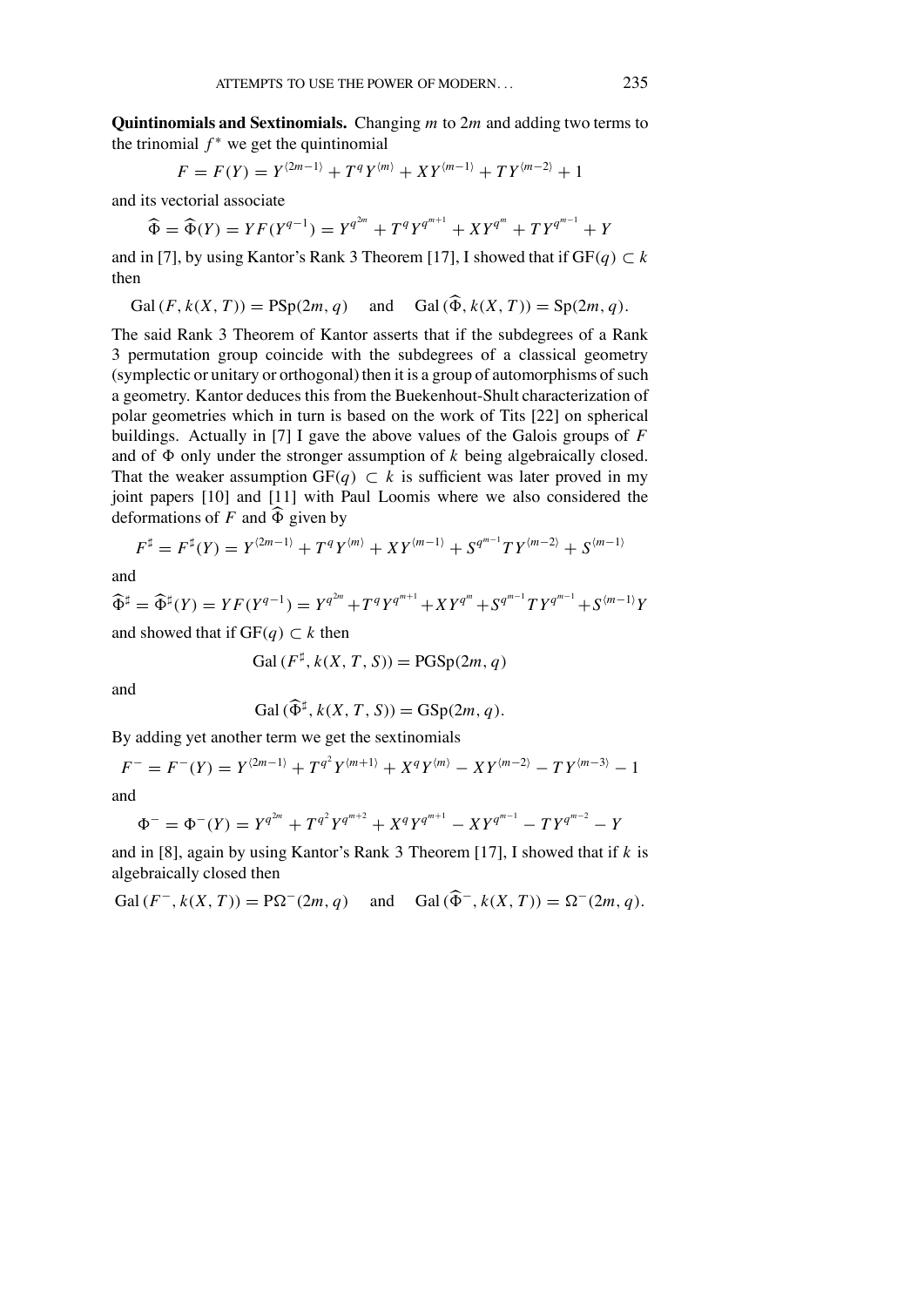**Quartinomials.** Assuming that  $q = q^2$  where  $q'$  is a power of p, and adding only one term we get the quartinomials

$$
F^{\dagger} = F^{\dagger}(Y) = Y^{\langle 2m-2 \rangle} + X^{q'} Y^{\langle m-1 \rangle} + XY^{\langle m-2 \rangle} + 1
$$

and

$$
\Phi^{\dagger} = \Phi^{\dagger}(Y) = Y^{q^{2m-1}} + X^{q'}Y^{q^m} + XY^{q^{m-1}} + Y
$$

and in [6], by using Liebeck's Orbit Size Theorem [20], I showed that if  $k$  is algebraically closed then

Gal( $F^{\dagger}$ ,  $k(X)$ ) = PSU(2*m* - 1, *q'*) and Gal( $\widehat{\Phi}^{\dagger}$ ,  $k(X)$ ) = SU(2*m* - 1, *q'*).

## **REFERENCES**

- [1] S.S. Abhyankar, *Coverings of algebraic curves,* Amer. J. Math., 79 (1957), pp. 825-856.
- [2] S.S. Abhyankar, *Galois theory on the line in nonzero characteristic,* Bull. A.M.S., 27 (1992), pp. 68-133.
- [3] S.S. Abhyankar, *Nice equations for nice groups,* IsraelJ. Math., 88 (1994), pp. 1 24.
- [4] S.S. Abhyankar, *Fundamental group of the af�ne line in positive characteristic,* Proceedings of the 1992 International Colloquium on Geometry and Analysis, Tata Institute of Fundamental Research, Bombay (1995) pp. 1-26.
- [5] S.S. Abhyankar, *Mathieu group coverings and linear group coverings,* Contemporary Mathematics, 186 (1995), pp. 293-319.
- [6] S.S. Abhyankar, *Again nice equations for nice groups,* Proc. A. M. S., 124 (1996), pp. 2967-2976.
- [7] S.S. Abhyankar, *More nice equations for nice groups,* Proc. A. M. S., 124 (1996), pp. 2977-2991.
- [8] S.S. Abhyankar, *Further nice equations for nice groups,* Trans. A. M. S., 348 (1996), pp. 1555-1577.
- [9] S.S. Abhyankar, *Hilbert's Thirteenth Problem*, Proc. of the Franco-Belgian Conference in Reims, Société Mathématique de France, Séminaires et Congrès 2  $(1997)$ , pp. 1-11.
- [10] S.S. Abhyankar P.A. Loomis, *Once more nice equation for nice groups,* Proc. A. M. S., 126 (1998), pp. 1885-1896.